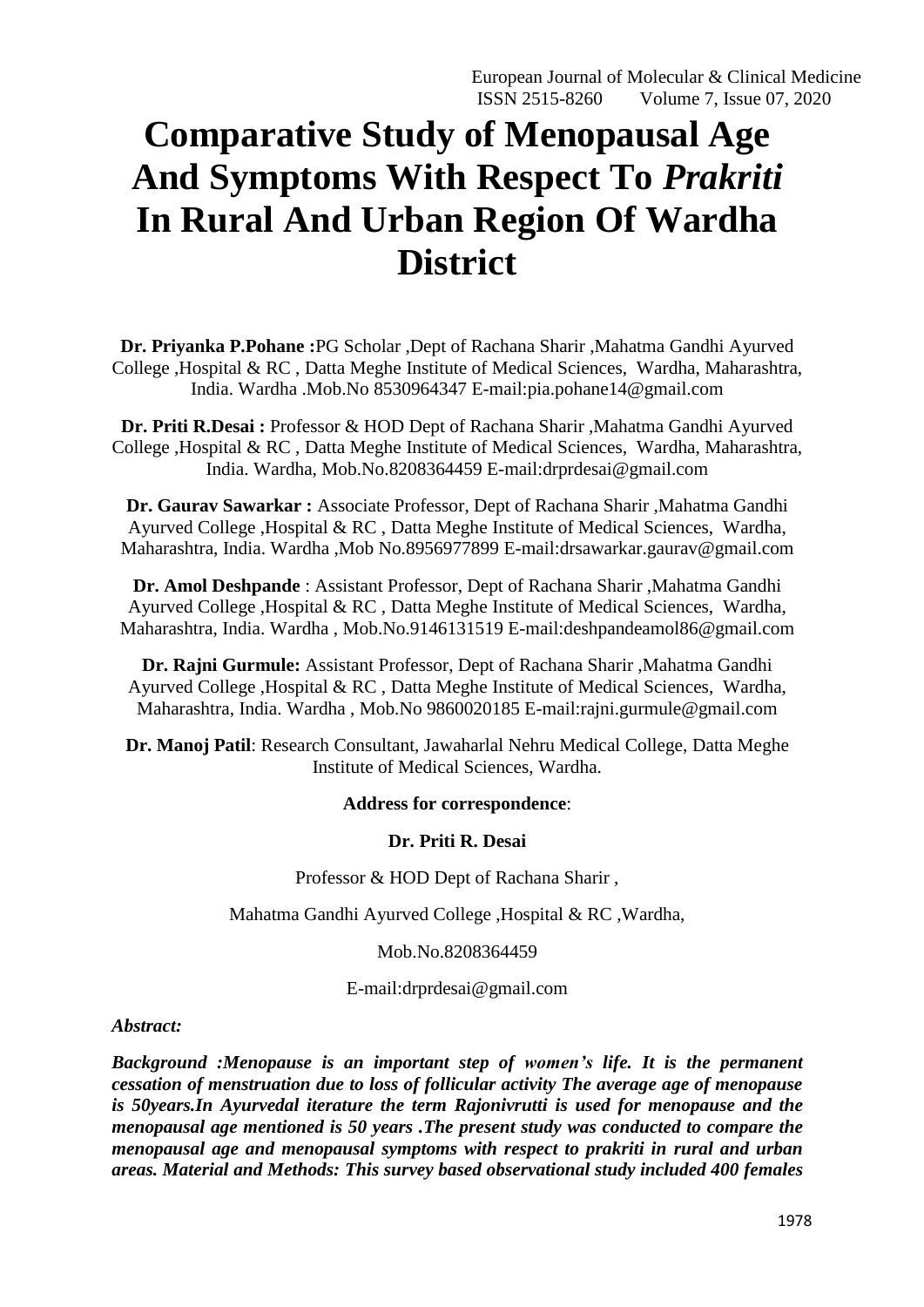*from rural and urban region of Wardha district aged between 40-60years who had naturally attained menopause. The females attaining surgical menopause and those with PID and serious systemic disease were excluded. Information was collected in structured case record sheet with all relevant attributes. Statisticalanalysis was done using SPSS 20. Result : In rural region 75% of participants attained their menopause during the age 46-50yr followed by 10.5% females in age 51-55yr.In urban region 71% attained menopause in the age 51-55yr followed by 28% in the age of 45-50yr Menopause at the age of 35-40yr in age group of 35-40 was attained by only 5.5% from rural region .No specific pattern of symptoms in relation to the particular Prakriti was found neither in rural nor in urban region. Conclusion:. The study concluded that menopause occurred at an earlier age in rural population as compared to the urban region. The association between menopausal symptoms and Prakriti was found to be non-significant.*

*Keywords: Menopause, Menopausal age , Menopausal symptoms Prakriti ,Rajonivrutti, Rural region , Urban region* 

#### **Introduction :**

A woman witnesses innumerable changes at various stages of her life, the two most important amongst them are physiological changes, one that occurs at puberty i.e. menarche and other is menopause representing the beginning and end of reproductive stage respectively.[1] The word menopause is derived from Greek word meno i.e. menses and pausis i.e. stop or cease ,so the literal meaning of menopause is permanent cessation of menstruation [2] .According to WHO, menopause occurs between 45-55 years for the women's world wide, the average age considered as 50 [3].

Menopause is defined as permanent cessation of ovarian function resulting in permanent amenorrhoea, due to decrease in estrogen, which leads to degeneration of ovarian follicle[4]This diminished hormonal levels leads to vasomotor changes like night sweating , hot flushes, uro-genital problems , psychological problems such as depression , mood swings , dizziness and Other symptoms like loss of libido, dyspareunia, osteoporotic changes [5] This may cause disturbance in quality of life and may be more irritating and discomforting for women.[6]

According to menopausal society , there are currently about 65 million Indian women over the age of 45 years experiencing menopause related symptom .According to literature , at least 60% of female suffer from mild symptoms and 20% suffer severe symptoms. [7] On the basis of socio-economic status, living standard and occupation, the people in the country are classified in rural and urban population. This segregation may influence the menopausal health. The menopausal phase may be difficult and stressful for women's from rural region female due to non reporting gynecological problem as it social taboo to discuss the reproductive health which may affect the quality of life [8].Due to lack of awareness they have to face many side effect or the systemic serious disease. Whereas urban women's are more open and confidant about their health.

Various clinical Studies on *Rajonivrutti* ( Menopause) are carried out in Ayurveda [9, 10, 11] , however *Prakriti,* the basic concept of *Ayurveda* is not co related with menopause except for one study [12] In our compendia with sparse literature of *Rajonivrutti* there is no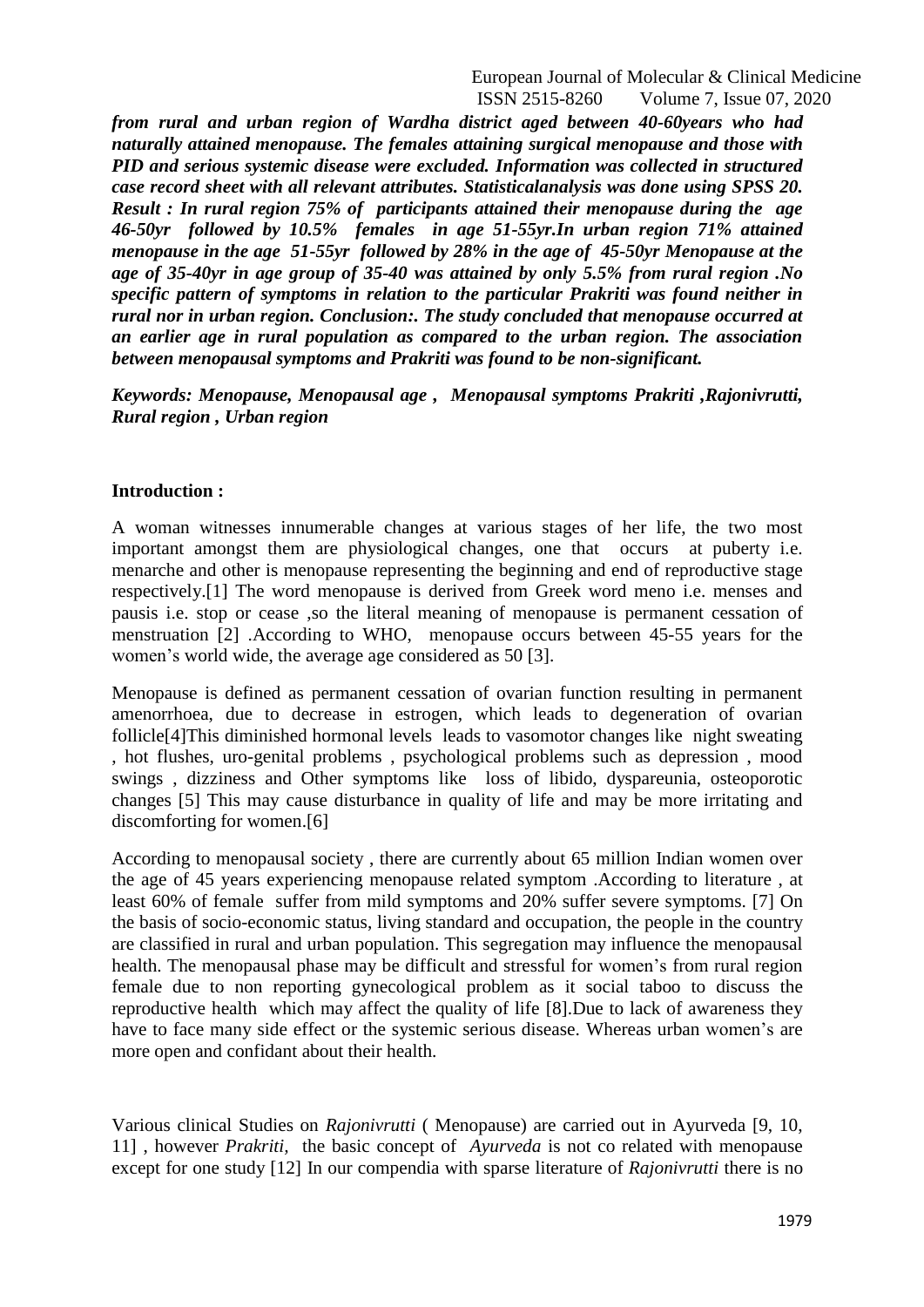mention of symptoms during menopausal phase and may vary in women's with different *Prakriti*. The present study was carried out to assess the comparative menopausal age in rural and urban region of Wardha district in the state of Maharashtra. to find out whether particular menopausal symptoms are predominantly observed in specific *Prakriti.* If the association between menopausal symptoms and *Prakriti* is established, it may be helpful in overcoming the discomfort caused due to these symptoms by adopting a preventive approach with respect to *Ahar* , *Vihar* and use of Aurved formation to minimize the problems.

#### **Material and Method:**

The survey based observational study commenced after receiving the approval from institutional ethics committee. The study included 200 females from rural area and 200 from urban area (total 400 ) in the age group of 40-60years from Wardha district. The participants were randomly selected .Data was collected from health camp and house to house survey .Female with surgical menopause and those suffering from thyroid disorders , PID(Pelvic Inflammatory Disease) or any serious systemic disease were excluded. The participants were interviewed with the help of structured questionnaire comprising of three parts .a) Socio-demographic data and reproductive profile b) Menopausal symptoms and c) *Prakriti*  of participants .

**Statistical analysis** : The obtained data was statistically analysed by searching for comparison of menopausal age and symptoms with respect to *Prakriti .*Statistical analysis was done by using chi square test and software used in the analysis was SPSS 17.0 version and p<0.05 was considered as level of significance to draw the result.

#### **Observation and Result:**

As per the inclusion criteria , participants selected in the age group of41 to 65 years in both rural and urban were distributed in five sub age group. (Table no 1.1). The maximum participants in both rural and urban region were between 51 to 55 years of age. ( 58% from rural and 49.5% from urban)followed by 42 % participants in age group of 56- 60 years in Urban area. The second highest participation in the rural area was from age group of 46- 50 years(23%). The least participation ( 1 to 1.5% in both rural and urban region were from age group of 41 to 45 and 61 to 65 years.. Statistically it was observed that age wise distribution from urban and rural region are associated as p value obtained is 0.0001 which is significant. 96% of the participants in both the groups were married. (Table no 1.2) 89% of the women in rural region were literate, whereas in urban region it was 99 %. (Table no 1.3) In the rural area 77 % belonged to low income group followed by 23 % belonging to middle income group. In the urban region maximum (85%) were from middle income group followed 11% of women from high income group. (Table no 1.4) 96.5% of the rural participant and 68.5% of urban women were housewives, whereas 23% participant in urban region were in service and 6.5% were in business. The % of working women in rural women was only 3.5% (Table no 1.5)

Three fourth (75%) of women from rural region attained menopause at 46- 50 years followed by 10.5% at 51- 56 years and 9% at earlier age between 41- 45 years. in the urban area 71% attained menopause at 51- 56 years followed by 29% at 46- 50 years. (Table no 2.1) On questioning about awareness towards changing phase of menopause, the urban women were found to be aware ( 51%) as compared to the rural ones( 23.5%). Rests of the participants were either neutral or unaware about menopause. Maximum participants in both the rural and urban region had neutral attitude towards menopause. (Table no 2.2)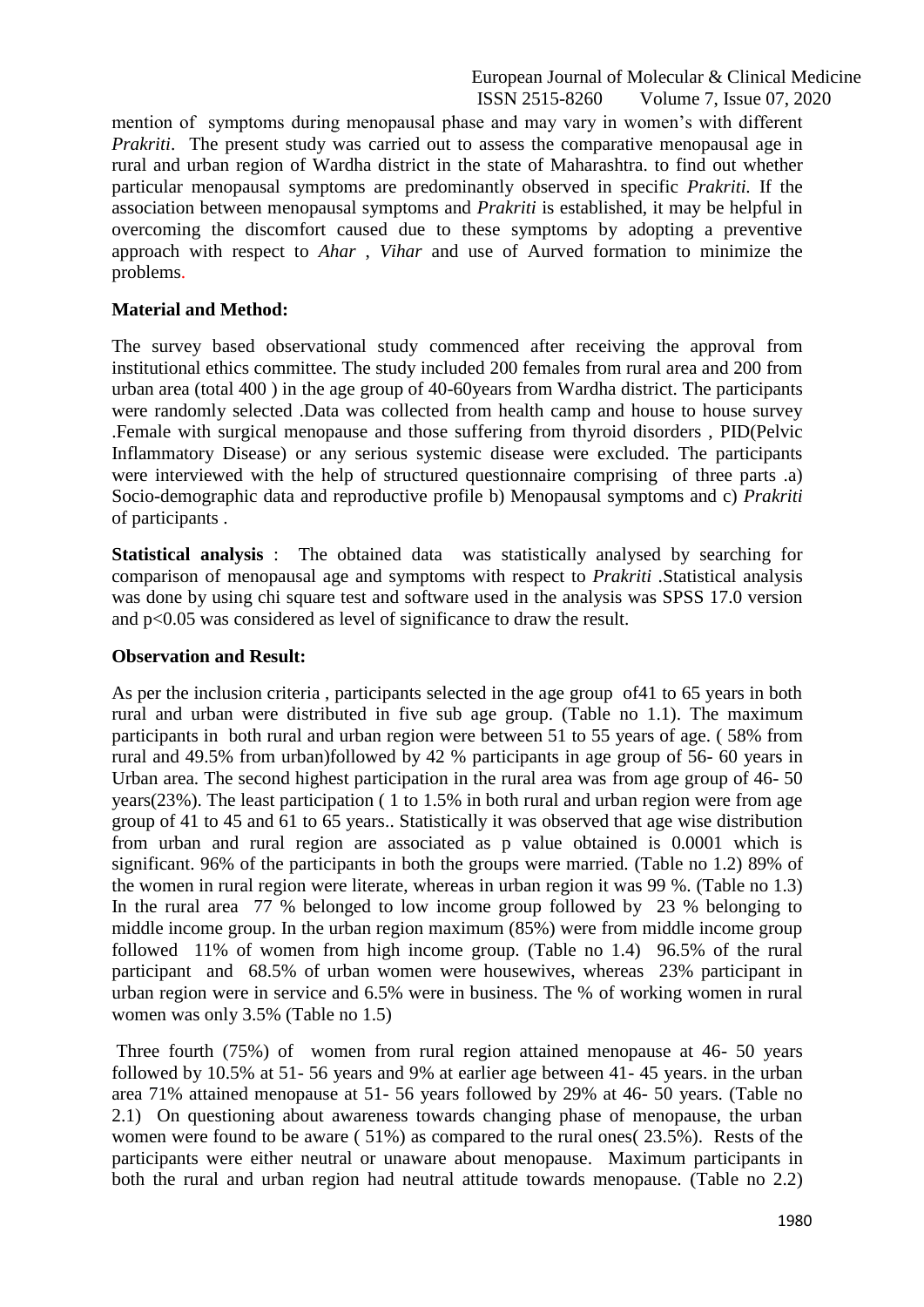31.5% urban participants had taken menopause positively whereas 40% of rural women had a negative approach towards it. (Table no 2.3) The attitude of the family members was neutral for 50% of participants in both the regions. However supportive attitude of family members was reported by 25% of the urban participants. (Table no 2.4)

On analysis of *Prakriti Parikshan* all participants were of *Dvandvaj Prakriti*. Maximum participants in both the groups were having *Pitta-Kaphaj Prakriti*, 40%from rural region and 58.5% from urban region. In rural region, amongst the rest of the participants 19% were of *Kapha-Pittaj Prakriti, Pitta-Vaataj Prakriti* 17%, *Vaat-Pittaj Prakriti 10.5% and Kapha-Pittaj* 9.5%. From the urban region amongst the rest ,16 % were *Vaat-Pittaj* , 15% *Kapha-Pittaj*, 6% *Pitta-Vaataj* ,3.5% *Kapha-Pittaj Prakriti*. Statistically the distribution of participant from rural and urban region according to *Prakriti* was significant as p value obtained is 0.0001 (Table no 3)

The occurrence of menopausal age between *Prakruti* of the rural and urban population was compared. In the rural region, the chi-square test showed statistical significant differences between occurrence of menopausal age between *Prakruti* (p<0.001). (Table no 4)

However no statistical significant differences between occurrence of menopausal age and *Prakruti* (p=0.775) was observed in urban region (Table no 5)

The occurrence of menopausal symptoms and *Prakruti* of the rural and rural population was analyzed for association using chi-square test . None of the symptoms showed any association with the *Prakruti* of the study participants. (p>0.05). (Table no 6)

#### **Discussion :**

In this observational study 400 participant were included out which 200 was from the rural and 200 from the urban region of Wardha district. The mean menopausal age in the rural area was 52.29 with S.D 3.88, however in the urban area it was found to be 54.52 with S.D 2.38.Though the observation of the present study revealed that menopause occurred at a slight earlier age in rural population as compared to urban area, the difference is statistically non significant. Similar observations were found in study by Goyal and Mishra, wherein the mean menopausal age was found to be 57.30 and 57.32 in rural and urban respectively.[13] In the study by Sangdeo and Arora though the mean age difference was not significant, they too observed incidence of early menopause age in the rural population as compared to urban [14]Also the study b ySaseendran Pallikadavath shows the similarity to our study of early menopause.[15]. The study by Dasgupta concluded that there was not much difference in age of menopause in urban and rural region .[16].

Socio-demographic characteristic i.e. marital status, occupation , economic status and educational status were observed to have significant relation with early menopause in our study .This has been fortified by Pallikadavath[15]and Meng Wang[17] which states that higher education leads to later menopause due to awareness and consciousness about personal health and hygiene as well as nutrient diet intake. According to the study by Anita Punia the genetic and environmental factor also play significant role for onset of menopause [18].However observation contrast to our study was noted by Sevil Hakimi i.e. higher the menopausal age, lower was the socioeconomic status. [19] In study by Avin there was no significant relation found between socioeconomic characteristic and menopause.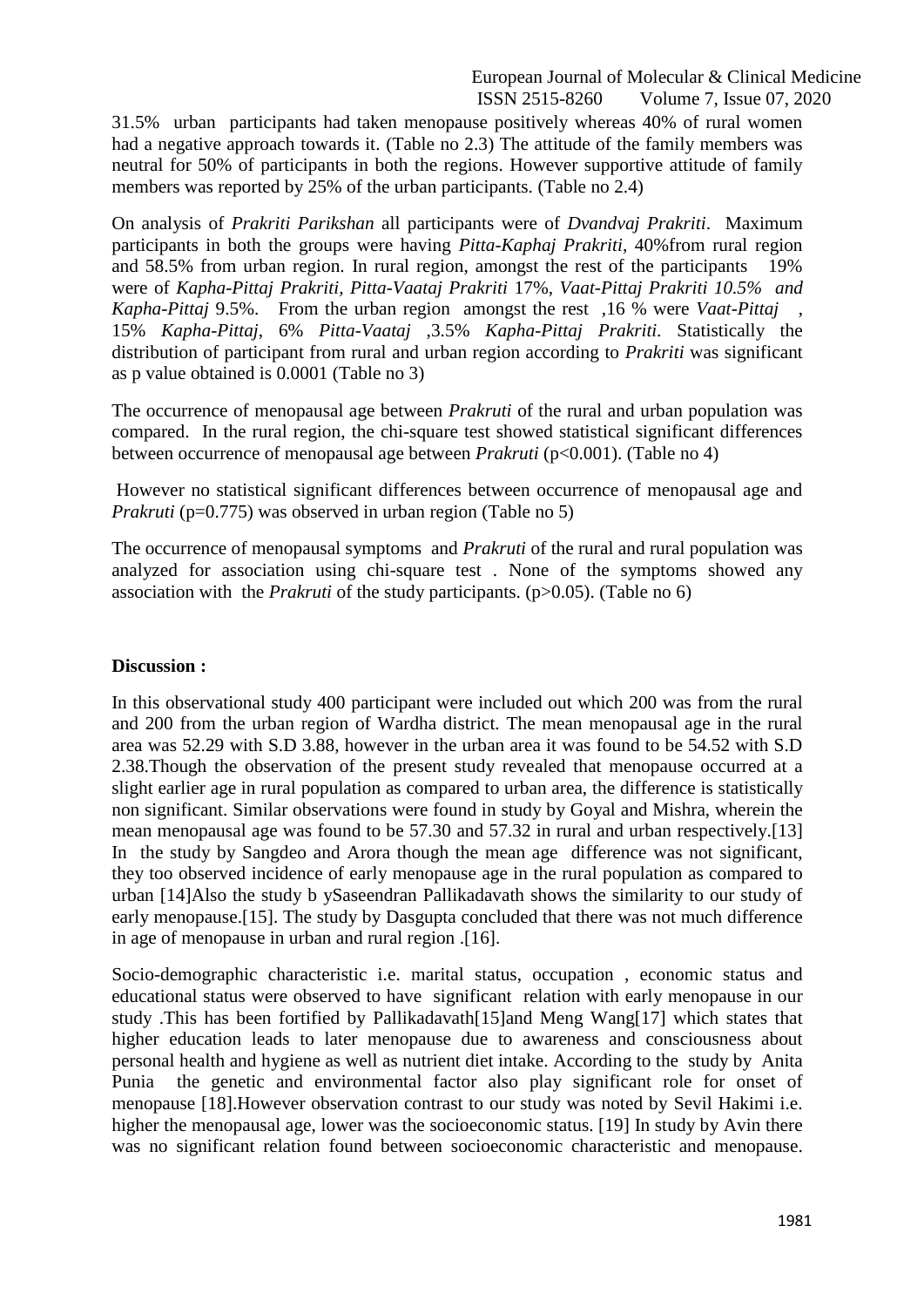[20]Other factor like early marriage , number of parity was related with menopausal age in the study by Goyal [13]and Nusart nisar.[21]

In our study the awareness towards menopause and attitude was observed neutral as it was taken as natural phenomenon and every women have to suffer from this stage. In observational study of Sangdeo and Arora [14]shows that the attitude towards menopause was positive as relief from monthly periods, no contraception required , no pregnancy worries and advantage of senior citizen .Some female took it as negatively as old age , fear of islolation and loneliness [21].

During this phase, life of women goes through many physical and physiological changes such as hot flushes, night sweating , vaginal dryness , urinary dysfunction, emotional imbalance etc .In our study urinary incontinence and vaginal dryness were found more in rural region whereas insomnia , irritability, mood swings were observed in urban .Hot flushes and night sweating found both in rural and urban region. The study by Sharma and Mahajan revealed that some symptoms were found more in urban region due to social activeness [22]

A survey study in Karnataka stated that menopausal symptoms may be precisely higher in rural region as compared to urban region due to lack awareness towards menopause, low socio-economic state, poor diet, non-supportive family and negative or neutral attitude towards menopause[23].

In our study the association of menopausal symptoms with specific *Prakriti* was statistically non significant .This may be due to unequal participation of each *Prakriti.*Also association of each *Prakriti* and menopausal age was also non significant..In survey study by Dr.Henavathi and Dr.Divya it was observed that the hot flushes, heart discomfort, anxiety and insomnia were highly significant in *Vatapitta Pradhan Prakriti*, depression , uro-genital problem , tiredness and irritability were fairly significant in *Vatapitta Pradhan Prakriti.*and other symptoms i.e. sexual problem and joint pain were not significantly observed in any other *Dehik Prakriti*.[12]

In Ayurveda there is no detail description of menopause given as disease. According to general pathology of the disease it can be classified as *Kalaj* and *Akalaj Rajonivrutti* .The menoaspuse occurs at its natural age called as *Kalaj Rajonivrutti.* Early menopause can be compared with *Akalaj Rajonivrutti* as there is no any description about it in *Samhitas*. However previous studies stated some factor related to *Akalaj Rrajonivrutti* can be , *Mithya Ahar Vihar, Aamotpati*, strenuous work which disturbed the *Dosha* causes *Strotodusti* in *Artavvahasrotas* which leads to premature degeneration of ovarian follicles resulting into premature menopause [26]. A number of GBD studies reflect on related problems of this study[27-30]. According to Ayurveda performing *Dinacharya , Rutucharya* proper *Ahar-vihar* and proper *Raajswala Paricharya* may be beneficial for healither menopause. *Shodhan , Shaman Chikitas* and *Yoga* show as amazing benefits to relives the symptoms related to menopause.

## **Conclusion :**

Based on the present study ,age of attaining menopause in rural women was earlier as compared to the urban, which may be due to lack of knowledge and awareness towards menopause .To overcome this counselling in rural female should be done by health campaign or through survey. Though association of symptoms and *Prakriti* was not found to be significant, it can still be recommended to follow *Ahar*,*Vihar* and *Achar Rasayan*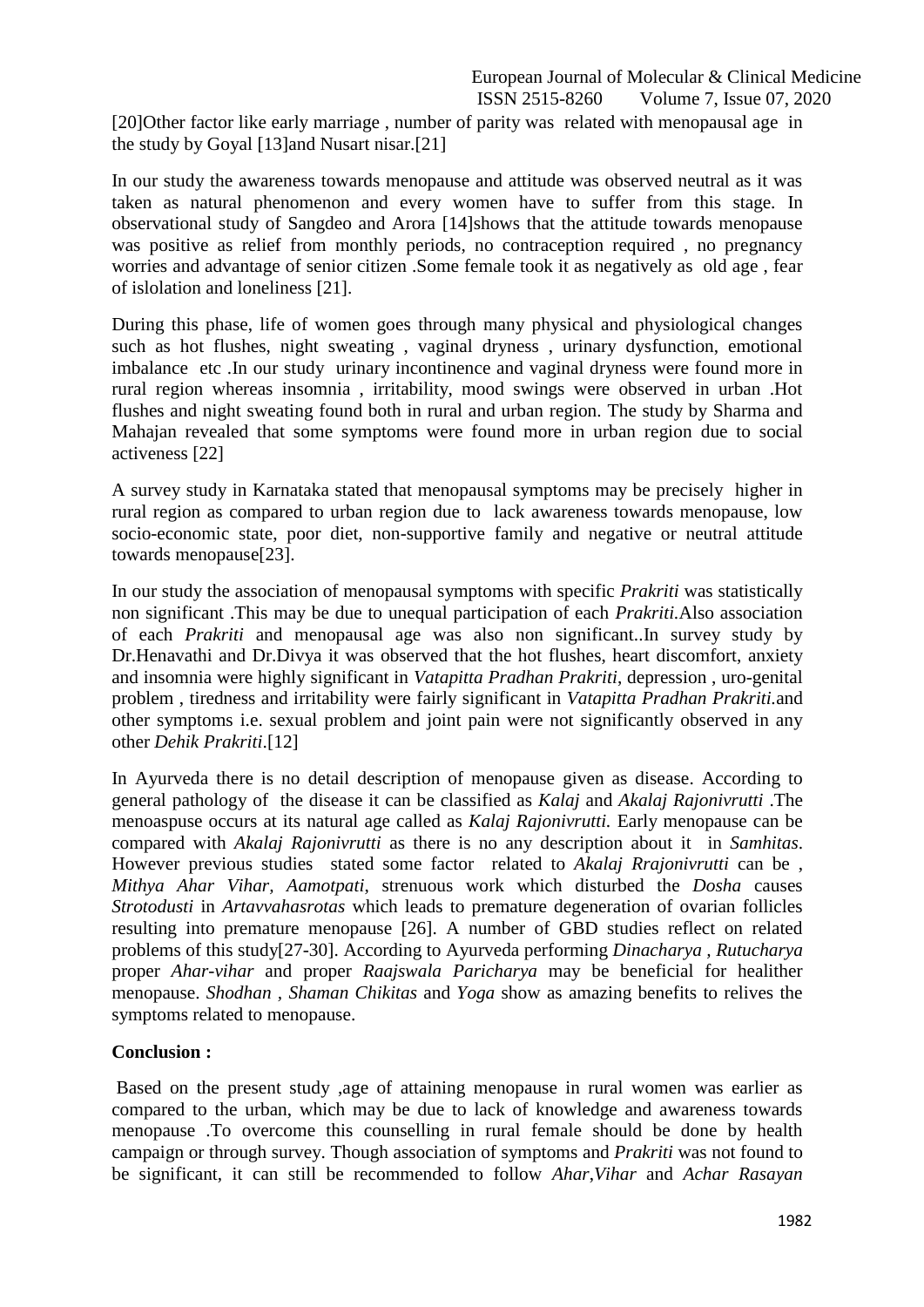beneficial to ones *Prakriti* .This may help to ease the symptoms occurring during menopause.

#### **Reference :**

- [1] Shrivastava A, Deepika MLN (2018) Journey of Women: Puberty to Postmenopause. Gynecol Women's Health Res 1(1): dx.doi.org/10.16966/2689- 3096.107
- [2] World Health Organization. Research On Menopause In The 1990. Technical Report Series:1996;866.
- [3] Dutta D.C, Textbook Of Gynecology , Sixth Edition , Jaypee Publication , Reprint Edition 2007, Pg.No 57, 59-60
- [4] Mishra A, Shelare RV. An Ayurvedic And Contemporary Overview Of Menopause: A Conceptual Approach.: IJAPR, Vol 2 issue 4, February 2018 Pg.No 34-38
- [5] Dalal PK, Agarwal M. Postmenopausal syndrome. Indian journal of psychiatry. 2015 Jul;57(Suppl 2):S222.
- [6] Alakananda DN, Das BP. Age of Menopause and Menopausal Symptoms among women attending Gauhati Medical College and Hospital, Guwahati, Assam: A crosssectional study. Sch J App Med Sci. 2015;3(7C):2621-9.
- [7] Nayak S, Binil V, Christabel S. Depressive Symptoms and Bio-psychosocial Problems among Postmenopausal Women of Udupi District, Karnataka, India. Journal of Clinical & Diagnostic Research. 2019 Jan 1;13(1).
- [8] Ray S, Dasgupta A. An assessment of QOL and its determining factors of postmenopausal women in a rural area of West Bengal, India: A multivariate analysis. International Journal of Medicine and Public Health. 2012;2(4).
- [9] Kulkarni P, Khobragade P. Phytoestrogens Medicinal Herbs-Safe and Effective Alternative to Hormone Replacement Therapy in Menopausal Syndrome. JOURNAL OF RESEARCH IN TRADITIONAL MEDICINE. 2016;2(5):147-50.
- [10] Ami DM, Shilpa DB, Amit R, Mistry IU. A CLINICAL STUDY ON MANSYADI VATI IN THE MANAGEMENT OF RAJONIVRITTI JANYA LAKSHANA (MENOPAUSAL SYNDROME). Global Journal of Research on Medicinal Plants & Indigenous Medicine. 2013 Dec 1;2(12):842.
- [11] Kavya G, Sharma S. Review of clinical studies on rajonivritti avastha & rajo nivritti vyapad.;International Journal of Medical Research and Pharmaceutical Sciences, Volume 3 (Issue 9) : September 2016
- [12] Henavathi SK, Anjali MV, Nalinakshan A. A Survey on Menopausal Symptoms in relation to Prakruti. Journal of Ayurveda and Integrated Medical Sciences (ISSN 2456-3110). 2018 Jul 8;3(3):65-9..
- [13] Goyal A, Mishra N, Dwivedi S. A comparative study of morbidity pattern among rural and urban postmenopausal women of Allahabad, Uttar Pradesh, India. Int J Res Med Sci. 2017 Feb;5(2):670-7.
- [14] Sagdeo MM, Arora D. Menopausal symptoms: A comparative study in rural and urban women. Jk science. 2011;13(1):23.
- [15] Pallikadavath S, Ogollah R, Singh A, Dean T, Dewey A, Stones W. Natural menopause among women below 50 years in India: A population-based study. the Indian journal of Medical research. 2016 Sep;144(3):366.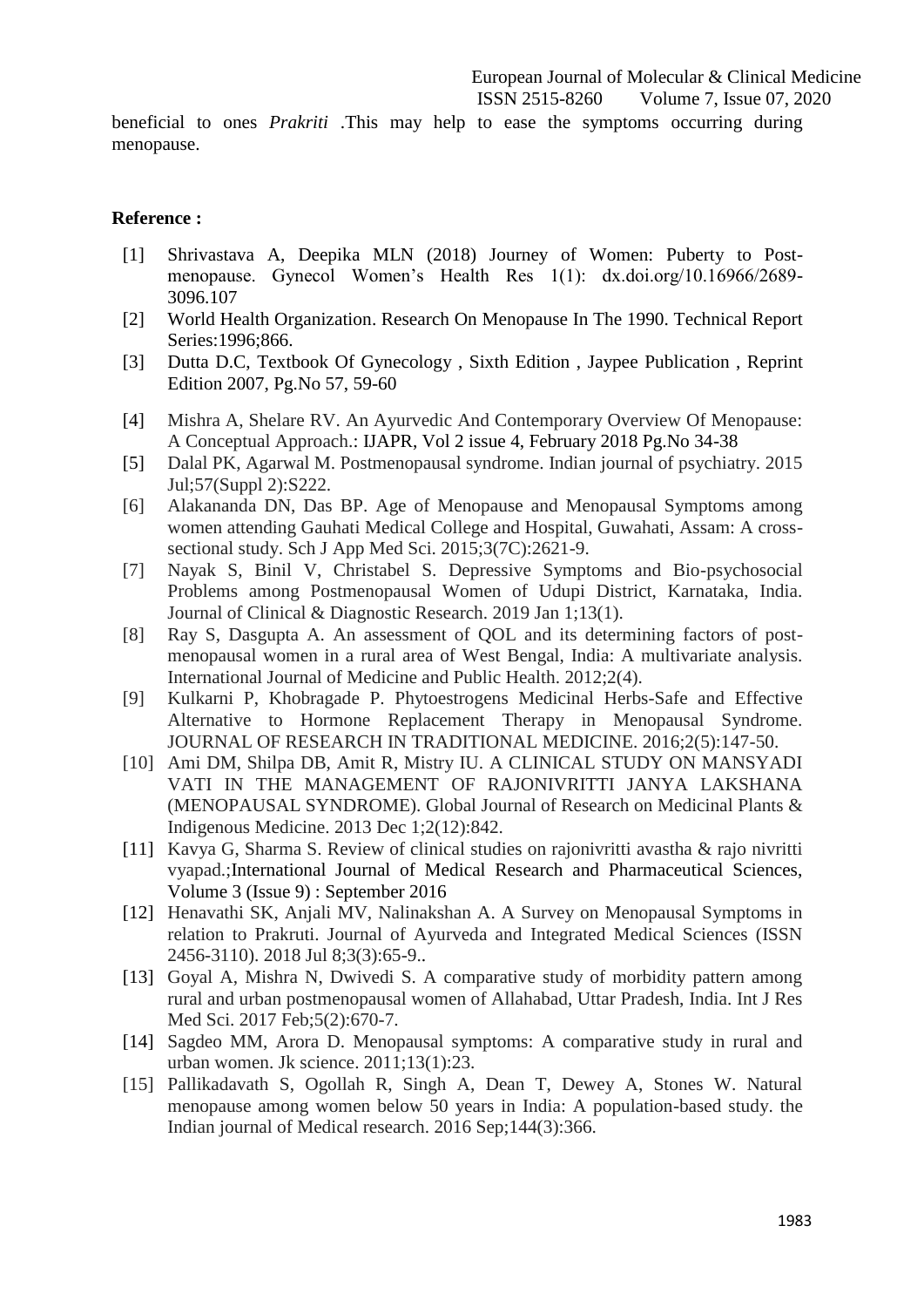- [16] Dasgupta D, Karar P, Ray S, Ganguly N. Menopausal symptoms and its correlates: a study on tribe and caste population of East India. Current gerontology and geriatrics research. 2015 Jan 1;2015.
- [17] Wang M, Gong WW, Hu RY, Wang H, Guo Y, Bian Z, Lv J, Chen ZM, Li LM, Yu M. Age at natural menopause and associated factors in adult women: findings from the China Kadoorie Biobank study in Zhejiang rural area. PloS one. 2018 Apr 18;13(4)
- [18] Punia A, Lekha S, Punia MS. Assessment of menopausal problems among rural women using modified menopause rating scale. International Journal of Medical Science and Public Health. 2017 May 1;6(5):873-9.
- [19] Hakimi S, Haggi HB, Shojai SK, Farahbakhsh M, Farhan F. Comparing the pattern of menopausal symptoms, concern and attitudes in urban and rural postmenopausal Iranian women. Journal of menopausal medicine. 2018 Apr 1;24(1):50-5
- [20] Avin Alva BR, Chethan TK. A study to assess the average age of menopause and menopause associated symptoms among rural women in Mangalore, Karnataka. Ntl J Community Med. 2016 May;7(5):404-8.
- [21] Nisar N, Sohoo NA, Sikandar R. Age and symptoms at natural menopause: a crosssectional survey of rural women in Sindh Pakistan. Journal of Ayub Medical College Abbottabad. 2012 Jun 1;24(2):90-4.
- [22] Sharma S, Mahajan N. Menopausal symptoms and its effect on quality of life in urban versus rural women: A cross-sectional study. Journal of mid-life health. 2015 Jan;6(1):16.
- [23] Kannur D, Itagi S. Influence of demographic characteristics on menopausal problems of rural and urban middle-aged women of Dharwad and Bagalkot, Karnataka. International Journal of Farm Sciences. 2018;8(3):62-8.
- [24] Dr.Shreenath Divya, Dr.Heenavathi,Dr. M. Anjali ,:A Survey on menopausal symptoms and in relation to prakriti., Journal of Ayurveda and integrated medical science, 2018,Vol 3,Issue 3 Page no 65-71.
- [25] Kuwar Rekha , Gaikwad R, Chaudhari, A Conceptual Study Menopausal Syndrome From Ayurveda Perspective", IOSR Journal Of Nursing And Health Science, Volume 6, Issue 1 Ver. V (Jan. - Feb. 2017), PP 80-86
- [26] Tak A, Thakur SK, Manik Soni D. Rajonivriti (Menopause)-An Ayurvedic Approach. International Journal of Scientific Research And Education. 2018 May 29;6(5).
- [27] Murray, Christopher J L, Aleksandr Y Aravkin, Peng Zheng, Cristiana Abbafati, Kaja M Abbas, Mohsen Abbasi-Kangevari, Foad Abd-Allah, et al. "Global Burden of 87 Risk Factors in 204 Countries and Territories, 1990–2019: A Systematic Analysis for the Global Burden of Disease Study 2019." *The Lancet* 396, no. 10258 (October 2020): 1223–49. [https://doi.org/10.1016/S0140-6736\(20\)30752-2.](https://doi.org/10.1016/S0140-6736(20)30752-2)
- [28] Vos, Theo, Stephen S Lim, Cristiana Abbafati, Kaja M Abbas, Mohammad Abbasi, Mitra Abbasifard, Mohsen Abbasi-Kangevari, et al. "Global Burden of 369 Diseases and Injuries in 204 Countries and Territories, 1990–2019: A Systematic Analysis for the Global Burden of Disease Study 2019." *The Lancet* 396, no. 10258 (October 2020): 1204–22. [https://doi.org/10.1016/S0140-6736\(20\)30925-9.](https://doi.org/10.1016/S0140-6736(20)30925-9)
- [29] Wang, Haidong, Kaja M Abbas, Mitra Abbasifard, Mohsen Abbasi-Kangevari, Hedayat Abbastabar, Foad Abd-Allah, Ahmed Abdelalim, et al. "Global Age-Sex-Specific Fertility, Mortality, Healthy Life Expectancy (HALE), and Population Estimates in 204 Countries and Territories, 1950–2019: A Comprehensive Demographic Analysis for the Global Burden of Disease Study 2019." *The Lancet*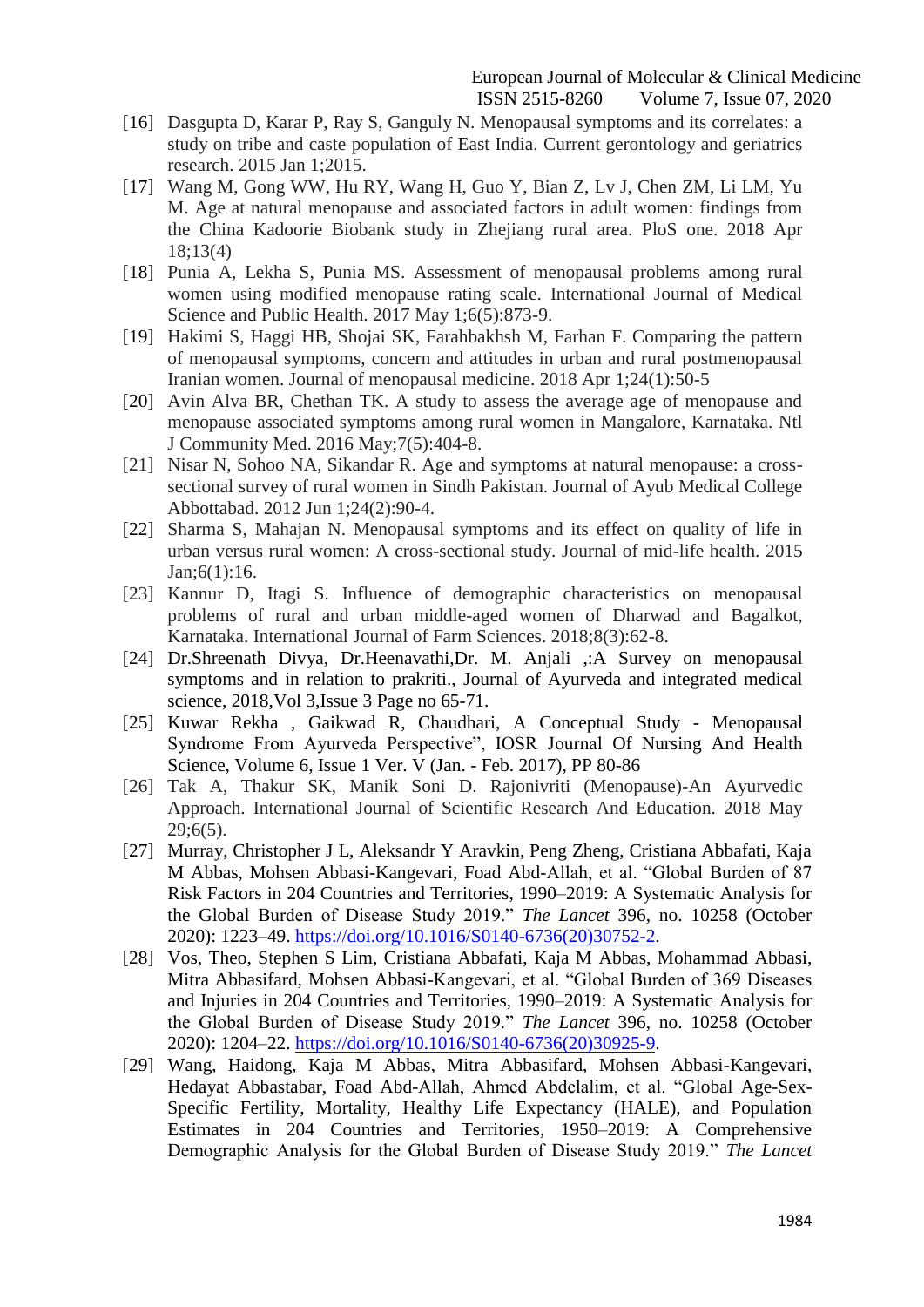396, no. 10258 (October 2020): 1160–1203. [https://doi.org/10.1016/S0140-](https://doi.org/10.1016/S0140-6736(20)30977-6) [6736\(20\)30977-6.](https://doi.org/10.1016/S0140-6736(20)30977-6)

[30] Lozano R, Fullman N, Mumford JE, Knight M, Barthelemy CM, Abbafati C, et al. Measuring universal health coverage based on an index of effective coverage of health services in 204 countries and territories, 1990–2019: a systematic analysis for the Global Burden of Disease Study 2019. Lancet 2020.

| <b>General</b>                                               | <b>Rural</b>   | $\frac{0}{0}$ | <b>Urban</b>   | $\frac{0}{0}$ | Chi    | P. value |  |  |  |  |  |
|--------------------------------------------------------------|----------------|---------------|----------------|---------------|--------|----------|--|--|--|--|--|
| characteristic                                               |                |               |                |               | square |          |  |  |  |  |  |
| <sub>of</sub>                                                |                |               |                |               |        |          |  |  |  |  |  |
| participants                                                 |                |               |                |               |        |          |  |  |  |  |  |
| 1.2 Age wise distribution of participants                    |                |               |                |               |        |          |  |  |  |  |  |
| $41 - 45$                                                    | 3              | 1.5%          | $\overline{0}$ | 0%            | 45.49  | 0.0001   |  |  |  |  |  |
| $46 - 50$                                                    | 46             | 23%           | 16             | 8%            |        |          |  |  |  |  |  |
| 51-55                                                        | 116            | 58%           | 99             | 49.5%         |        |          |  |  |  |  |  |
| 56-60                                                        | 33             | 16.5%         | 84             | 42%           |        |          |  |  |  |  |  |
| $61 - 65$                                                    | $\overline{2}$ | 1%            |                | 0.5%          |        |          |  |  |  |  |  |
| 1.2 Distribution of participants according to marital status |                |               |                |               |        |          |  |  |  |  |  |
| <b>MARRIED</b>                                               | 192            | 96%           | 191            | 95.5%         | 1.48   | 0.47     |  |  |  |  |  |
| <b>DIVORED</b>                                               | $\overline{4}$ | 2%            | $\overline{2}$ | 1%            |        |          |  |  |  |  |  |
| <b>WIDOW</b>                                                 | $\overline{4}$ | 2%            | $\overline{7}$ | 3.5%          |        |          |  |  |  |  |  |
| 1.3 Education status wise distribution of participant        |                |               |                |               |        |          |  |  |  |  |  |
| <b>LITERATE</b>                                              | 178            | 89%           | 198            | 99%           | 17.73  | 0.0001   |  |  |  |  |  |
| <b>ILLITERATE</b>                                            | 22             | 11%           | $\overline{2}$ | 1%            |        |          |  |  |  |  |  |
| 1.4 Socio-economic status wise distribution of participants  |                |               |                |               |        |          |  |  |  |  |  |
| <b>UPP</b>                                                   | $\Omega$       | 0%            | 22             | 11%           | 224.8  | 0.0001   |  |  |  |  |  |
| <b>MID</b>                                                   | 46             | 23%           | 170            | 85%           |        |          |  |  |  |  |  |
| LOW                                                          | 154            | 77%           | 8              | 4%            |        |          |  |  |  |  |  |
| 1.5 Occupational wise distribution of participants           |                |               |                |               |        |          |  |  |  |  |  |
| <b>HOUSEWIFE</b>                                             | 193            | 96.5%         | 137            | 68.5%         | 62.95  | 0.0001   |  |  |  |  |  |
| <b>SERVICE</b>                                               | $\overline{2}$ | 1%            | 46             | 23%           |        |          |  |  |  |  |  |
| <b>BUSINESS</b>                                              | $\theta$       | 0%            | 13             | 6.5%          |        |          |  |  |  |  |  |
| <b>OTHER</b>                                                 | 5              | 2.5%          | $\overline{4}$ | 2%            |        |          |  |  |  |  |  |

# **Table no 1.Distribution of participants on according to socio-economic data.**

## **Table number 2 : Distribution of menopausal factors**

| 2.1 Menopausal age wise distribution of participants                                         |     |       |     |       |       |        |  |  |  |  |  |
|----------------------------------------------------------------------------------------------|-----|-------|-----|-------|-------|--------|--|--|--|--|--|
| $35-40yr$                                                                                    | 11  | 5.5%  |     | 0%    | 159.5 | 0.0001 |  |  |  |  |  |
| $41-45$ yr                                                                                   | 18  | 9%    |     | 0%    |       |        |  |  |  |  |  |
| $46-50yr$                                                                                    | 150 | 75%   | 58  | 29%   |       |        |  |  |  |  |  |
| $51-55$ yr                                                                                   | 21  | 10.5% | 142 | 71%   |       |        |  |  |  |  |  |
| 56-60yr                                                                                      |     | 0%    |     | 0%    |       |        |  |  |  |  |  |
| 2.2 Distribution of participants of rural and urban region by Awareness towards<br>menopause |     |       |     |       |       |        |  |  |  |  |  |
| <b>YESS</b>                                                                                  | 47  | 23.5% | 103 | 51.5% | 49.02 | 0.0001 |  |  |  |  |  |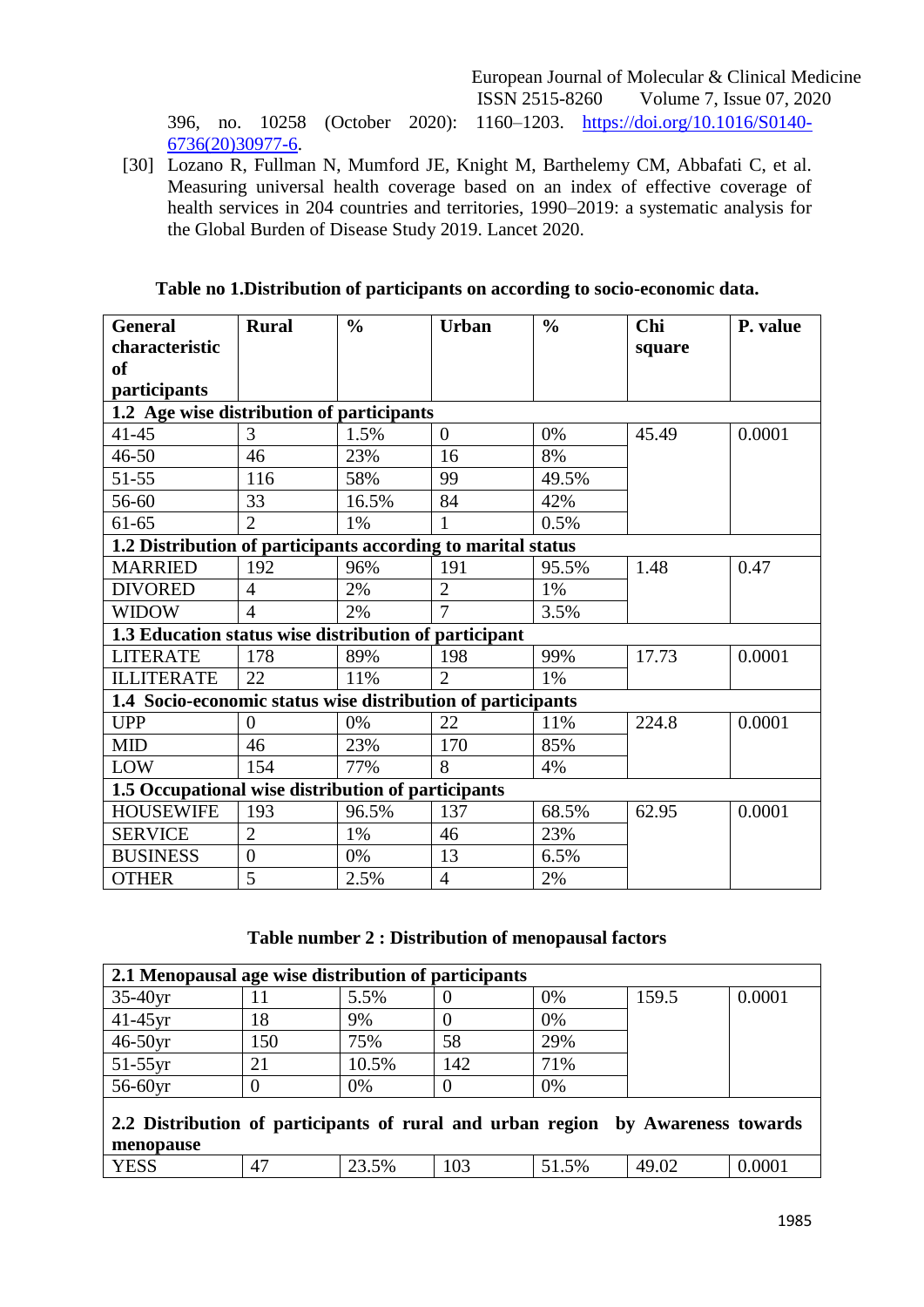| <b>NEUTRAL</b>                                                              | 98                                                    | 49%   | 87  | 43.5% |       |        |  |  |  |  |  |  |
|-----------------------------------------------------------------------------|-------------------------------------------------------|-------|-----|-------|-------|--------|--|--|--|--|--|--|
| N <sub>O</sub>                                                              | 55                                                    | 27.5% | 5   | 2.5%  |       |        |  |  |  |  |  |  |
| 2.3 Attitude (self) towards the menopause wise distribution of participants |                                                       |       |     |       |       |        |  |  |  |  |  |  |
| <b>POSITIVE</b>                                                             |                                                       | 3.5%  | 63  | 31.5% | 70.25 | 0.0001 |  |  |  |  |  |  |
| <b>NEGATIVE</b>                                                             | 80                                                    | 40%   | 10  | 5%    |       |        |  |  |  |  |  |  |
| Neutral                                                                     | 113                                                   | 56.5% | 127 | 63.%5 |       |        |  |  |  |  |  |  |
|                                                                             | 2.4 Family attitude wise distribution of participants |       |     |       |       |        |  |  |  |  |  |  |
| <b>SUPPORTIVE</b>                                                           | 10                                                    | 5%    | 53  | 26.5% | 73.87 | 0.0001 |  |  |  |  |  |  |
| NON-                                                                        |                                                       |       |     |       |       |        |  |  |  |  |  |  |
| <b>SUPPORTIVE</b>                                                           | 97                                                    | 48.5% | 19  | 9.5%  |       |        |  |  |  |  |  |  |
| Neutral                                                                     | 93                                                    | 46.5% | 128 | 64%   |       |        |  |  |  |  |  |  |

**Table No. 3:** *Prakriti* **wise distribution of participants**

| <b>PRAKRUTI</b> | <b>RURAL</b> | $\frac{6}{6}$ | <b>URBAN</b> | $\frac{6}{9}$ | Chi    | <b>P</b> value |
|-----------------|--------------|---------------|--------------|---------------|--------|----------------|
|                 |              |               |              |               | square |                |
| <b>VP</b>       | 21           | 10.5%         | 32           | 16%           |        | 0.0001         |
| PK              | 80           | 40%           | 117          | 58.5%         |        |                |
| <b>KV</b>       | 19           | 9.5%          |              | 3.5%          | 29.83  |                |
| <b>VK</b>       | 8            | 4%            |              | 1%            |        |                |
| <b>KP</b>       | 38           | 19%           | 30           | 15%           |        |                |
| PV              | 34           | 17%           | 12           | 6%            |        |                |

# **Table 4: Comparison of occurrence of symptoms between** *Prakruti* **in rural population**

| Age<br>Group<br>S |             | <b>KP</b>      | KV                | <b>PK</b>      | <b>PV</b>      | VK                       | <b>VP</b>      | Tota<br>1        | x2<br>value | $p-$<br>value |
|-------------------|-------------|----------------|-------------------|----------------|----------------|--------------------------|----------------|------------------|-------------|---------------|
| $35 - 40$         | n           | 5              | $\mathbf{1}$      | $\mathbf{1}$   | $\overline{0}$ | $\mathbf{1}$             | 3              | 11               | 58.86       | < 0.00        |
|                   | $\%$        | 45.5           | 9.1               | 9.1            | 0.0            | 9.1                      | 27.3           | 100.             | 6           | $\mathbf{1}$  |
|                   |             |                |                   |                |                |                          |                | $\boldsymbol{0}$ |             |               |
| 41-45             | $\mathbf n$ | $\overline{7}$ | $\boldsymbol{0}$  | $\overline{3}$ | $\overline{3}$ | $\theta$                 | $\overline{5}$ | 18               |             |               |
|                   | $\%$        | 38.8           | 0.0               | 16.6           | 16.6           | 0.0                      | 27.7           | 100.             |             |               |
|                   |             | 9              |                   | 7              | 7              |                          | 8              | $\boldsymbol{0}$ |             |               |
| $46 - 50$         | $\mathbf n$ | 26             | 11                | 62             | 36             | $\overline{2}$           | 13             | 150              |             |               |
|                   | %           | 17.3           | 7.3               | 41.3           | 24             | 1.3                      | 8.7            | 100.             |             |               |
|                   |             | 3              | 3                 | 3              |                |                          |                | $\overline{0}$   |             |               |
| 51-55             | $\mathbf n$ | $\overline{0}$ | $\overline{7}$    | 14             | $\overline{0}$ | $\overline{0}$           | $\overline{0}$ | 21               |             |               |
|                   | $\%$        | 0.0            | 33.               | 66.7           | 0.0            | 0.0                      | 0.0            | 100.             |             |               |
|                   |             |                | 3                 |                |                |                          |                | $\overline{0}$   |             |               |
| 56-60             | $\mathbf n$ |                |                   |                |                |                          |                |                  |             |               |
|                   |             |                | $\qquad \qquad -$ |                |                | $\overline{\phantom{a}}$ |                |                  |             |               |
|                   | $\%$        |                |                   |                |                |                          |                |                  |             |               |
|                   |             |                |                   |                |                |                          |                |                  |             |               |
| <b>Total</b>      | $\mathbf n$ | 38             | 19                | 80             | 39             | $\overline{3}$           | 21             | 200              |             |               |
|                   | $\%$        | 19.0           | 9.5               | 40             | 19.5           | 1.5                      | 10.5           | 100.             |             |               |
|                   |             |                |                   |                |                |                          |                | $\overline{0}$   |             |               |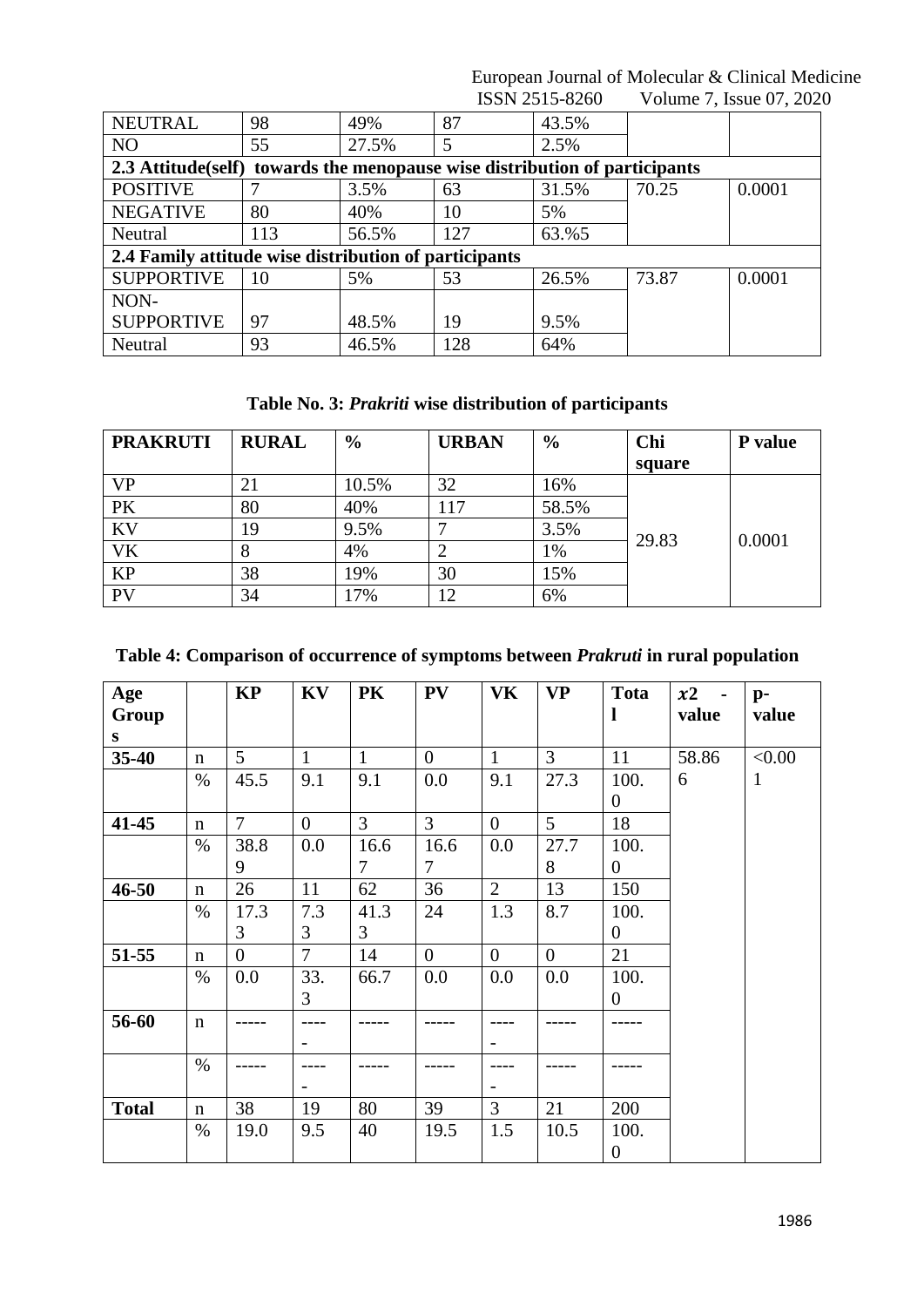| Age           |             | <b>KP</b> | KV             | <b>PK</b> | <b>PV</b>      | <b>VK</b> | <b>VP</b> | <b>Total</b> | x2<br>$\blacksquare$ | $\mathbf{p}$ - |
|---------------|-------------|-----------|----------------|-----------|----------------|-----------|-----------|--------------|----------------------|----------------|
| <b>Groups</b> |             |           |                |           |                |           |           |              | value                | value          |
| 35-40         | $\mathbf n$ |           |                |           |                |           |           |              | 2.510                | $\theta$ .     |
|               |             |           |                |           |                |           |           |              |                      | .775           |
|               | $\%$        |           |                |           |                |           |           |              |                      |                |
| 41-45         | n           |           |                |           |                |           |           |              |                      |                |
|               | $\%$        |           |                |           |                |           |           |              |                      |                |
| $46 - 50$     | $\mathbf n$ | 9         | 3              | 30        | $\overline{4}$ | 1         | 11        | 58           |                      |                |
|               | $\%$        | 15.5      | 5.2            | 51.7      | 6.9            | 1.7       | 19.0      | 100.0        |                      |                |
| 51-55         | $\mathbf n$ | 21        | $\overline{4}$ | 87        | 6              | 1         | 23        | 142          |                      |                |
|               | $\%$        | 14.8      | 2.8            | 61.3      | 4.2            | 0.7       | 16.2      | 100.0        |                      |                |
| 56-60         | $\mathbf n$ |           |                |           |                |           |           |              |                      |                |
|               | $\%$        |           |                |           |                |           |           |              |                      |                |
| <b>Total</b>  | $\mathbf n$ | 38        | 18             | 81        | 39             | 3         | 21        | 200          |                      |                |
|               | $\%$        | 19.0      | 9.0            | 40.5      | 19.5           | 1.5       | 10.5      | 100.0        |                      |                |

# **Table no 5: Comparison of occurrence of symptoms between** *Prakruti* **in urban population**

# **Table no 6.Comparison of menopausal symptoms in rural and urban region according to** *Prakriti* **:**

| <b>Symptoms</b>    |               | <b>KP</b> | KV  | PK   | PV   | VK             | <b>VP</b> | <b>Total</b> | $x^2$  | $p-$<br>value |
|--------------------|---------------|-----------|-----|------|------|----------------|-----------|--------------|--------|---------------|
| <b>Vasomotor</b>   |               |           |     |      |      |                |           |              | value  |               |
| <b>Hot Flushes</b> | $\mathbf n$   | 40        | 12  | 121  | 27   | $\overline{4}$ | 43        | 247          | 10.191 | 0.070         |
|                    | $\%$          | 16.2      | 4.9 | 49.0 | 10.9 | 1.6            | 17.4      | 100.0        |        |               |
| Night              | $\mathbf n$   | 42        | 17  | 148  | 32   | $\overline{4}$ | 41        | 284          | 5.581  | 0.349         |
| Sweating           |               |           |     |      |      |                |           |              |        |               |
|                    | $\frac{0}{0}$ | 14.8      | 6.0 | 52.1 | 11.3 | 1.4            | 14.4      | 100.0        |        |               |
| Psychosomatic      |               |           |     |      |      |                |           |              |        |               |
| <b>Mood Swings</b> | $\mathbf n$   | 30        | 10  | 115  | 29   | $\overline{4}$ | 34        | 222          | 8.906  | 0.113         |
|                    | $\%$          | 13.5      | 4.5 | 51.8 | 13.1 | 1.8            | 15.3      | 100.0        |        |               |
| Irritability       | n             | 50        | 20  | 158  | 37   | 5              | 46        | 316          | 3.719  | 0.591         |
|                    | $\frac{0}{0}$ | 15.8      | 6.3 | 50.0 | 11.7 | 1.6            | 14.6      | 100.0        |        |               |
| Insomnia           | $\mathbf n$   | 57        | 18  | 156  | 37   | 5              | 47        | 320          | 10.072 | 0.434         |
|                    | $\%$          | 17.8      | 5.6 | 48.8 | 11.6 | 1.6            | 14.7      | 100.0        |        |               |
| <b>Dizziness</b>   | $\mathbf n$   | 59        | 18  | 139  | 36   | 5              | 44        | 301          | 10.086 | 0.073         |
|                    | $\%$          | 19.6      | 6.0 | 46.2 | 12.0 | 1.7            | 14.6      | 100.0        |        |               |
| Headache           | $\mathbf n$   | 57        | 15  | 151  | 39   | 5              | 48        | 315          | 10.787 | 0.056         |
|                    | $\%$          | 18.1      | 4.8 | 47.9 | 12.4 | 1.6            | 15.2      | 100.0        |        |               |
| Psychological      |               |           |     |      |      |                |           |              |        |               |
| Depression         | $\mathbf n$   | 48        | 19  | 139  | 28   | 5              | 43        | 282          | 8.229  | 0.144         |
|                    | $\%$          | 17.0      | 6.7 | 49.3 | 9.9  | 1.8            | 15.2      | 100.0        |        |               |
| Poor               | $\mathbf n$   | 45        | 16  | 135  | 34   | $\overline{4}$ | 43        | 277          | 3.064  | 0.690         |
| Concentration      |               |           |     |      |      |                |           |              |        |               |
|                    | $\%$          | 16.2      | 5.8 | 48.7 | 12.3 | 1.4            | 15.5      | 100.0        |        |               |
| Panic              | $\mathbf n$   | 50        | 17  | 137  | 30   | $\overline{4}$ | 37        | 275          | 2.390  | 0.793         |